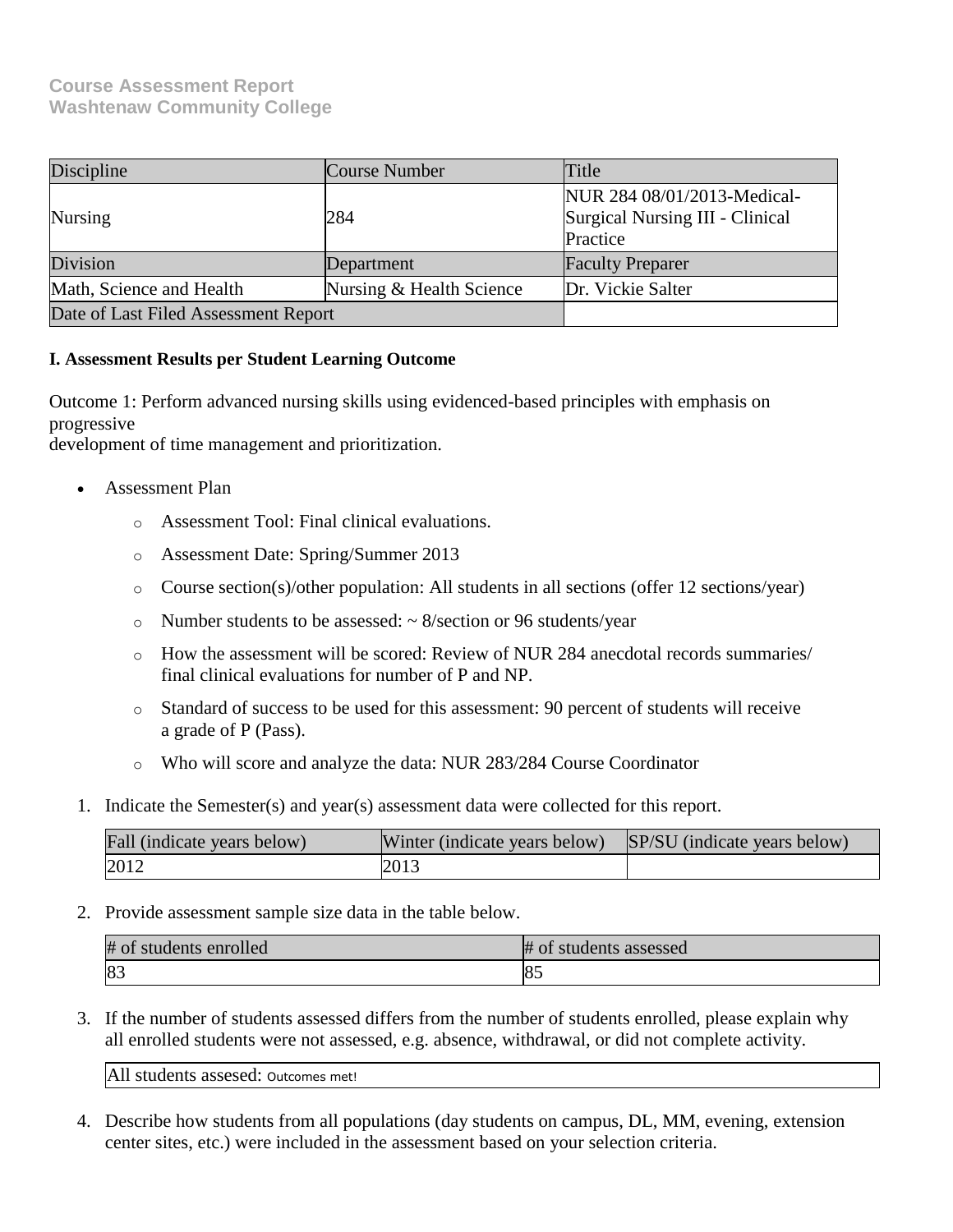On-campus and clinical (assigned clinical site). All students assessed.

5. Describe the process used to assess this outcome. Include a brief description of this tool and how it was scored.

Lab skills checklist, used to validate appropriate skill sets for this level of the nursing program, simulation rubric, used to assess skills needed for this course, in a control environment, in the lab & Final Clinical Evaluation, used to assess if students have met the required outcomes for this course.

6. Briefly describe assessment results based on data collected for this outcome and tool during the course assessment. Discuss the extent to which students achieved this learning outcome and indicate whether the standard of success was met for this outcome and tool.

| Met Standard of Success: Yes |                  |    |                            |      |
|------------------------------|------------------|----|----------------------------|------|
| <b>Fall 2012</b>             | 1-4 & 6          | 46 | Quiz and Check-off         | 100% |
|                              |                  |    | Simulation Check-off       |      |
|                              | 7 - 15           |    | Quiz-Anecdotal records-    |      |
|                              |                  |    | clinical performance=final |      |
| <b>Winter 2013</b>           | same as above 39 |    | evaluation                 | 100% |
|                              |                  |    |                            |      |

Standard of Success

For Outcomes #1 & #3: A minimum of 90%, of all students passed all skills, on their first attempt, benchmark met.

| Semesters              | Number of students | Skills Achievement<br>Percentage- First Attempt |
|------------------------|--------------------|-------------------------------------------------|
| $\text{Fall } 2012$    |                    | 90%                                             |
| $\text{Winter}\,$ 2013 | 39                 | $90\%$                                          |

7. Based on your interpretation of the assessment results, describe the areas of strength in student achievement of this learning outcome.

The assessment tools allowed the instructors to better assess the students and ascertain if the students are incorporating theory and Evidenced Based Practice (EBP), in the clinical area, AEB: using their skills to deliver safe practice/care. The Final evaluation allows the students to review their overall care and practice during the semester.

8. Based on your analysis of student performance, discuss the areas in which student achievement of this learning outcome could be improved. If student met standard of success, you may wish to identify your plans for continuous improvement.

Outcomes met! Instructor will continue to listen to and assess students in the classroom and clinical and make revisions, as needed.

Outcome 2: Perform advanced nursing skills in the lab/workshop setting while incorporating theoretical knowledge into clinical practice.

Assessment Plan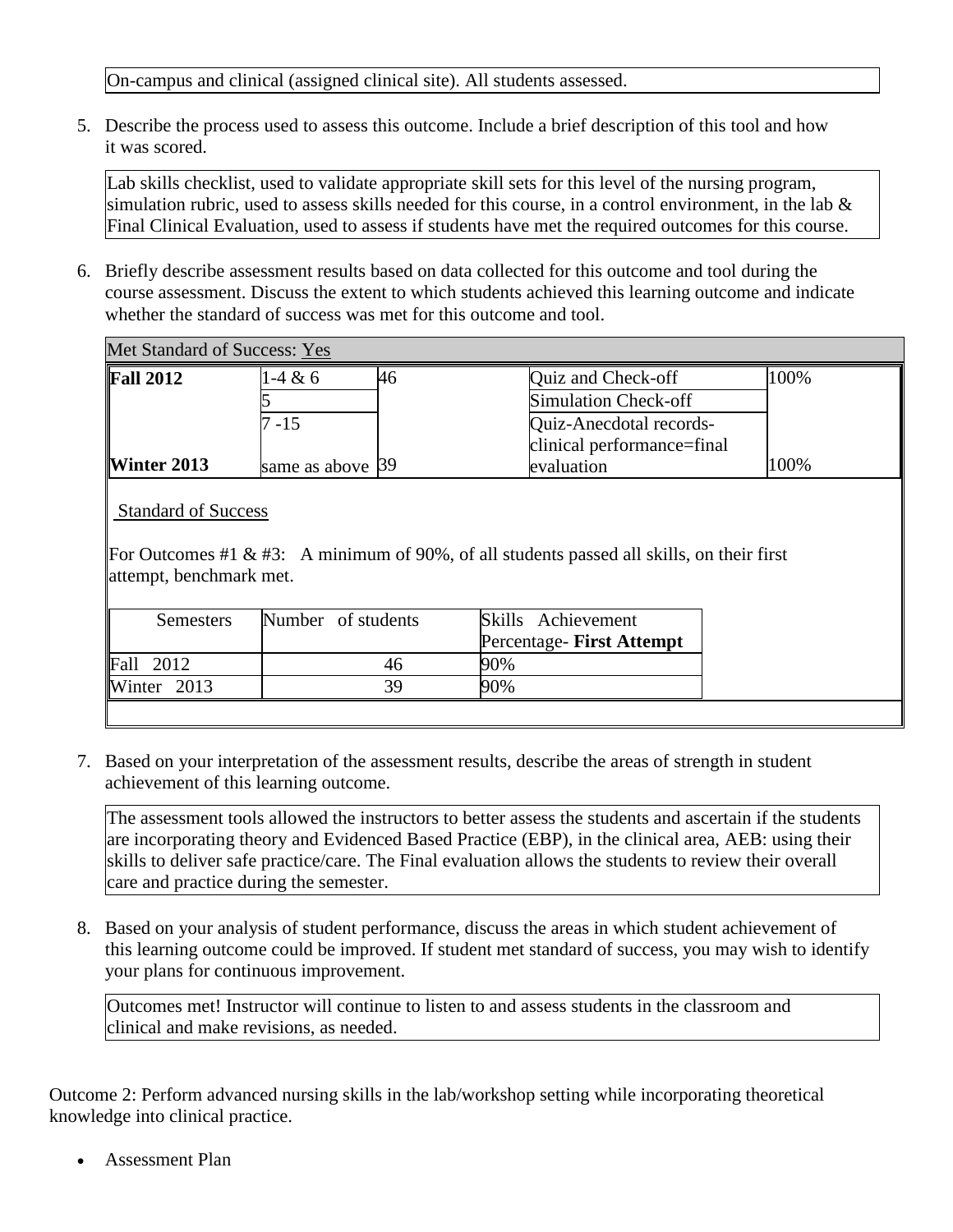- o Assessment Tool: Tracking sheet of laboratory checklists of skills
- o Assessment Date: Spring/Summer 2013
- o Course section(s)/other population: All students in all sections (offer 12 sections/year)
- $\circ$  Number students to be assessed:  $\sim$  8/section or 96 students/year
- o How the assessment will be scored: Review of lab skills tracking sheet to determine number of attempts before proficiency.
- o Standard of success to be used for this assessment: 75 percent of students will pass skills on their first attempt.
- o Who will score and analyze the data: NUR 283/284 Course Coordinator
- 1. Indicate the Semester(s) and year(s) assessment data were collected for this report.

| Fall (indicate years below) | Winter (indicate years below) | SP/SU (indicate years below) |
|-----------------------------|-------------------------------|------------------------------|
| 2012                        | 2013                          |                              |

2. Provide assessment sample size data in the table below.

| #<br>students enrolled<br>Ωt | students assessed<br>0t |
|------------------------------|-------------------------|
| IΩ<br>$10-$                  | ю.                      |

3. If the number of students assessed differs from the number of students enrolled, please explain why all enrolled students were not assessed, e.g. absence, withdrawal, or did not complete activity.

All students assesed: Outcomes met!

4. Describe how students from all populations (day students on campus, DL, MM, evening, extension center sites, etc.) were included in the assessment based on your selection criteria.

On-campus and clinical (assigned clinical site). All students assessed.

5. Describe the process used to assess this outcome. Include a brief description of this tool and how it was scored.

Lab skills checklist, used to validate appropriate skill sets for this level of the nursing program, simulation rubric, used to assess skills needed for this course, in a control environment, in the lab  $\&$ Final Clinical Evaluation, used to assess if students have met the required outcomes for this course.

6. Briefly describe assessment results based on data collected for this outcome and tool during the course assessment. Discuss the extent to which students achieved this learning outcome and indicate whether the standard of success was met for this outcome and tool.

| Met Standard of Success: Yes |                     |                                                      |  |                           |  |  |
|------------------------------|---------------------|------------------------------------------------------|--|---------------------------|--|--|
|                              | $\vert$ (Outcome 2) |                                                      |  |                           |  |  |
|                              |                     | Semesters Outcomes- Number of<br>Objectives students |  | Evaluation Method Results |  |  |
| Fall                         | & Winter            |                                                      |  | Fall & Winter             |  |  |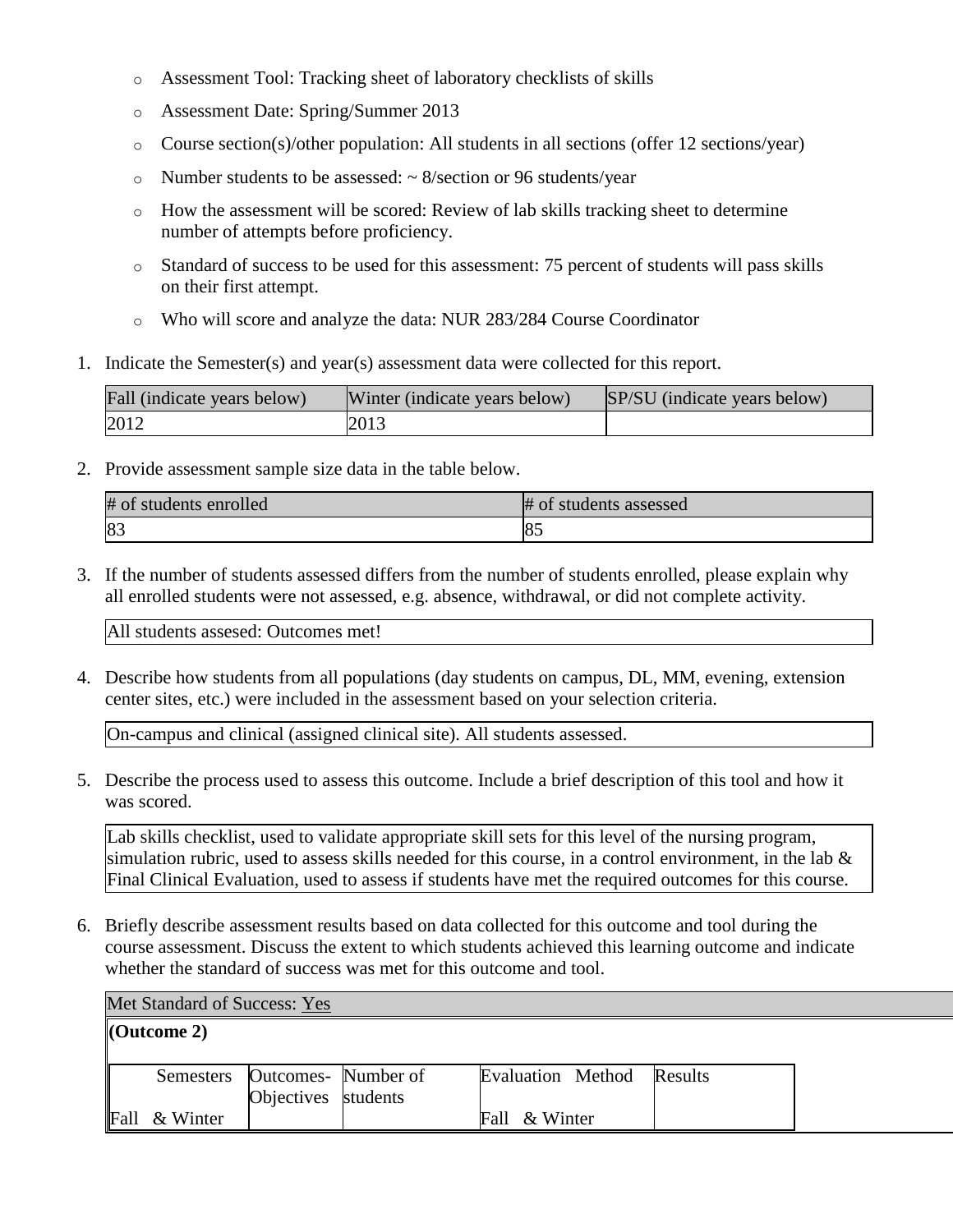| $\ $ Fall<br>2012 | 46 | Quizzes & check-off                                                                               | 100% |
|-------------------|----|---------------------------------------------------------------------------------------------------|------|
| Winter $2013$     | 39 |                                                                                                   | 100% |
|                   |    | This outcome is assessed in the acute care setting, therefore, students assessed met the outcomes |      |

satisfactorily in the clinical area during their assigned course.

7. Based on your interpretation of the assessment results, describe the areas of strength in student achievement of this learning outcome.

The students voiced a better understanding of the assignments and for the use of the assessment tools. Incorporating a rubric, allowed students to see where their growth was. The assessment tools allowed the instructors to better assess the students and ascertain more useful data for reporting student performance and identify areas of strengths and weaknesses, related to the execution of skills.

8. Based on your analysis of student performance, discuss the areas in which student achievement of this learning outcome could be improved. If student met standard of success, you may wish to identify your plans for continuous improvement.

Outcomes met! Instructor will continue to listen to and assess students in the classroom and clinical and make revisions, as needed.

Outcome 3: Perform safe nursing care and management of three (3) moderately complex patients in the acute care setting in each of the core competencies, using the nursing process.

- Assessment Plan
	- o Assessment Tool: Final clinical evaluations
	- o Assessment Date: Spring/Summer 2013
	- o Course section(s)/other population: All students in all sections (offer 12 sections/year)
	- $\circ$  Number students to be assessed:  $\sim$  8/section or 96 students/year
	- $\circ$  How the assessment will be scored: Review of NUR 284 anecdotal records summaries/ final clinical evaluations for number of P and NP.
	- o Standard of success to be used for this assessment: 90 percent of students will receive a grade of P (Pass).
	- o Who will score and analyze the data: NUR 283/284 Course Coordinator
- 1. Indicate the Semester(s) and year(s) assessment data were collected for this report.

| Fall (indicate years below) | Winter (indicate years below) | SP/SU (indicate years below) |
|-----------------------------|-------------------------------|------------------------------|
| 2012                        | 2013                          |                              |

2. Provide assessment sample size data in the table below.

| # of students enrolled | # of students assessed |
|------------------------|------------------------|
| 83                     | IO<br>IO.              |

3. If the number of students assessed differs from the number of students enrolled, please explain why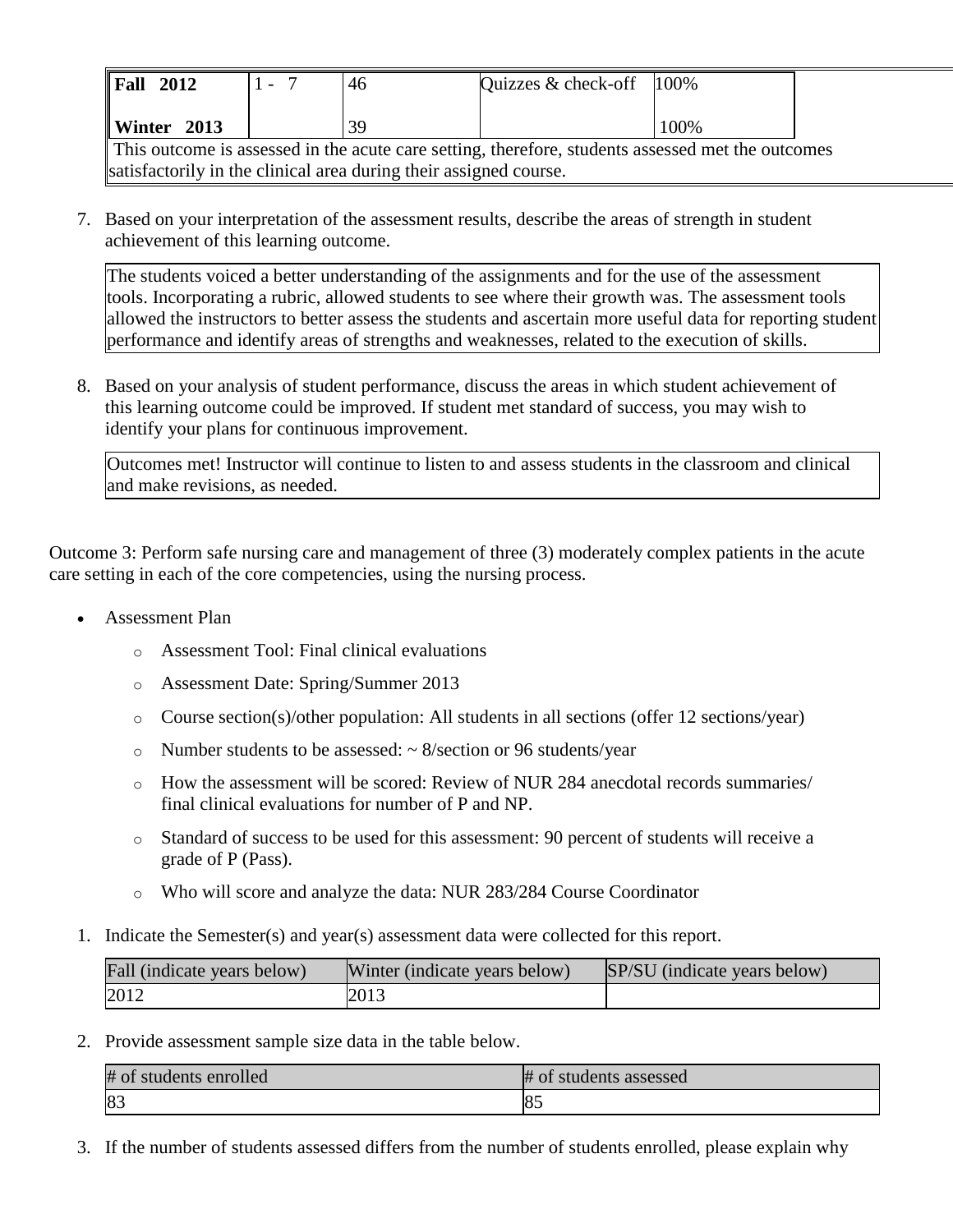all enrolled students were not assessed, e.g. absence, withdrawal, or did not complete activity.

All students assesed: Outcomes met!

4. Describe how students from all populations (day students on campus, DL, MM, evening, extension center sites, etc.) were included in the assessment based on your selection criteria.

On-campus and clinical (assigned clinical site). All students assessed.

5. Describe the process used to assess this outcome. Include a brief description of this tool and how it was scored.

Lab skills checklist, used to validate appropriate skill sets for this level of the nursing program, simulation rubric, used to assess skills needed for this course, in a control environment, in the lab & Final Clinical Evaluation, used to assess if students have met the required outcomes for this course.

6. Briefly describe assessment results based on data collected for this outcome and tool during the course assessment. Discuss the extent to which students achieved this learning outcome and indicate whether the standard of success was met for this outcome and tool.

| Met Standard of Success: Yes |             |                                   |                                                |         |
|------------------------------|-------------|-----------------------------------|------------------------------------------------|---------|
| Semester                     |             | Objectives $#$ of students Method |                                                | Results |
| $\vert$ Fall 2012            | $1, 8 - 15$ | 46                                | Anecdotal Records and written assignments 100% |         |
| <b>Fall 2012</b>             | $2 - 7$     | 46                                | Lab related quizzes and check-off              | 100%    |
| Winter 2013 1, 8 - 15        |             | 39                                | Anecdotal Records and written assignments 100% |         |
| Winter 2013 2-7              |             | 39                                | Lab Related quizzes and check-off              | 100%    |

Outcomes 1 & 3

| Semester         | # of Students | Skills Achievement Percentage - 1st attempt |
|------------------|---------------|---------------------------------------------|
| <b>Fall 2012</b> | 46 students   | 90%                                         |
| Winter 2013      | 39 students   | 90%                                         |
|                  |               |                                             |
|                  |               |                                             |

7. Based on your interpretation of the assessment results, describe the areas of strength in student achievement of this learning outcome.

The assessment tools allowed the instructors to better assess and compare if the students are incorporating theory and Evidenced Based Practice (EBP) in the clinical area, to care for 3 moderately complex patients. The skills are assessed each clinical, to ensure the students deliver safe practice/care. Their weekly annotations allow students to review and assess the skill level and modify any areas that are in need of improvement. The final evaluation allows the students to review their overall care and practice during the semester.

8. Based on your analysis of student performance, discuss the areas in which student achievement of